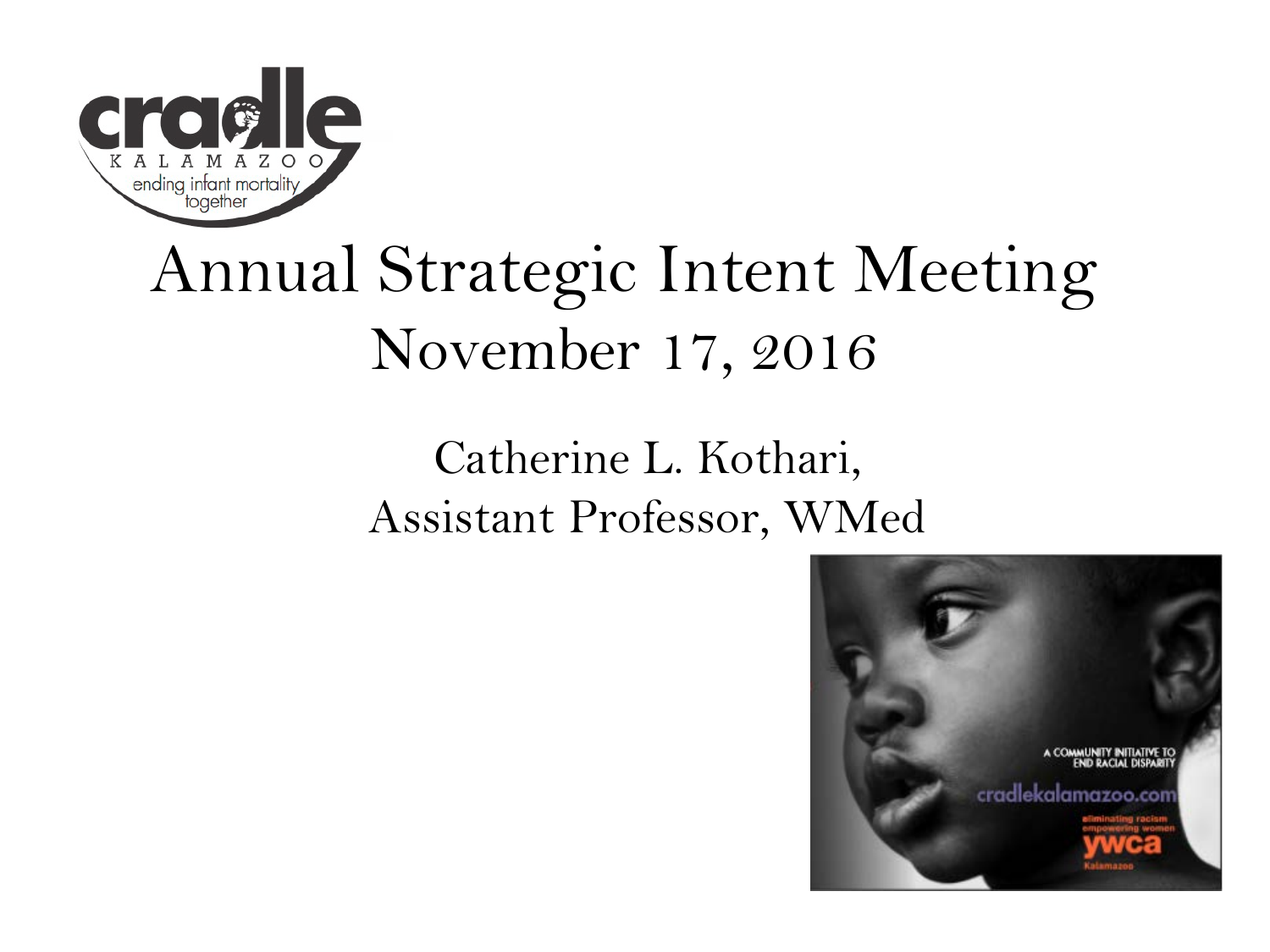

### **19 infant deaths in Kalamazoo County, 2015**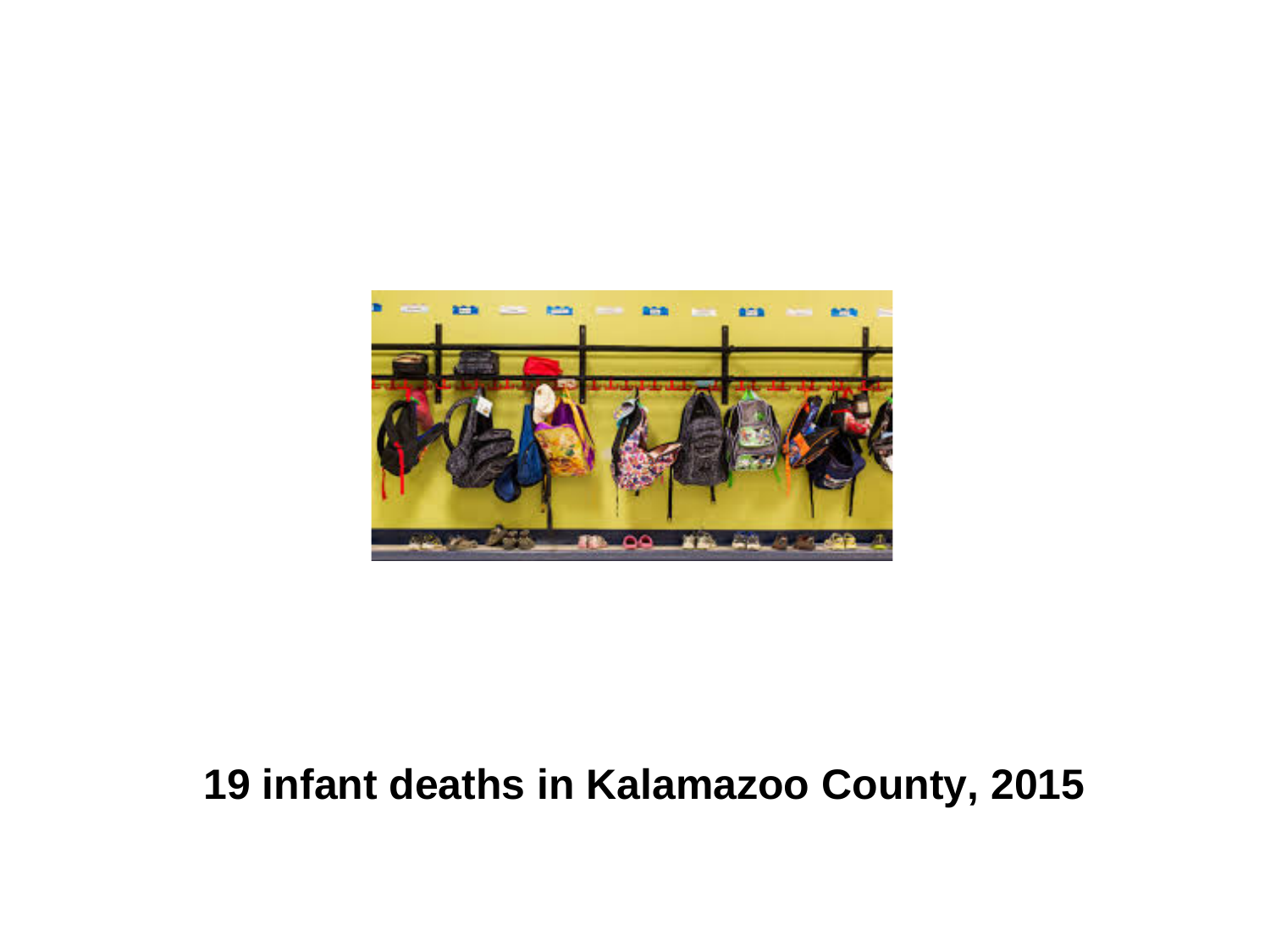



## **Infant Mortality: WHITE GLOVE TEST**

## **…an indicator of how well a community is taking care of its most vulnerable citizens**





**…high infant mortality is considered the tip of an iceberg**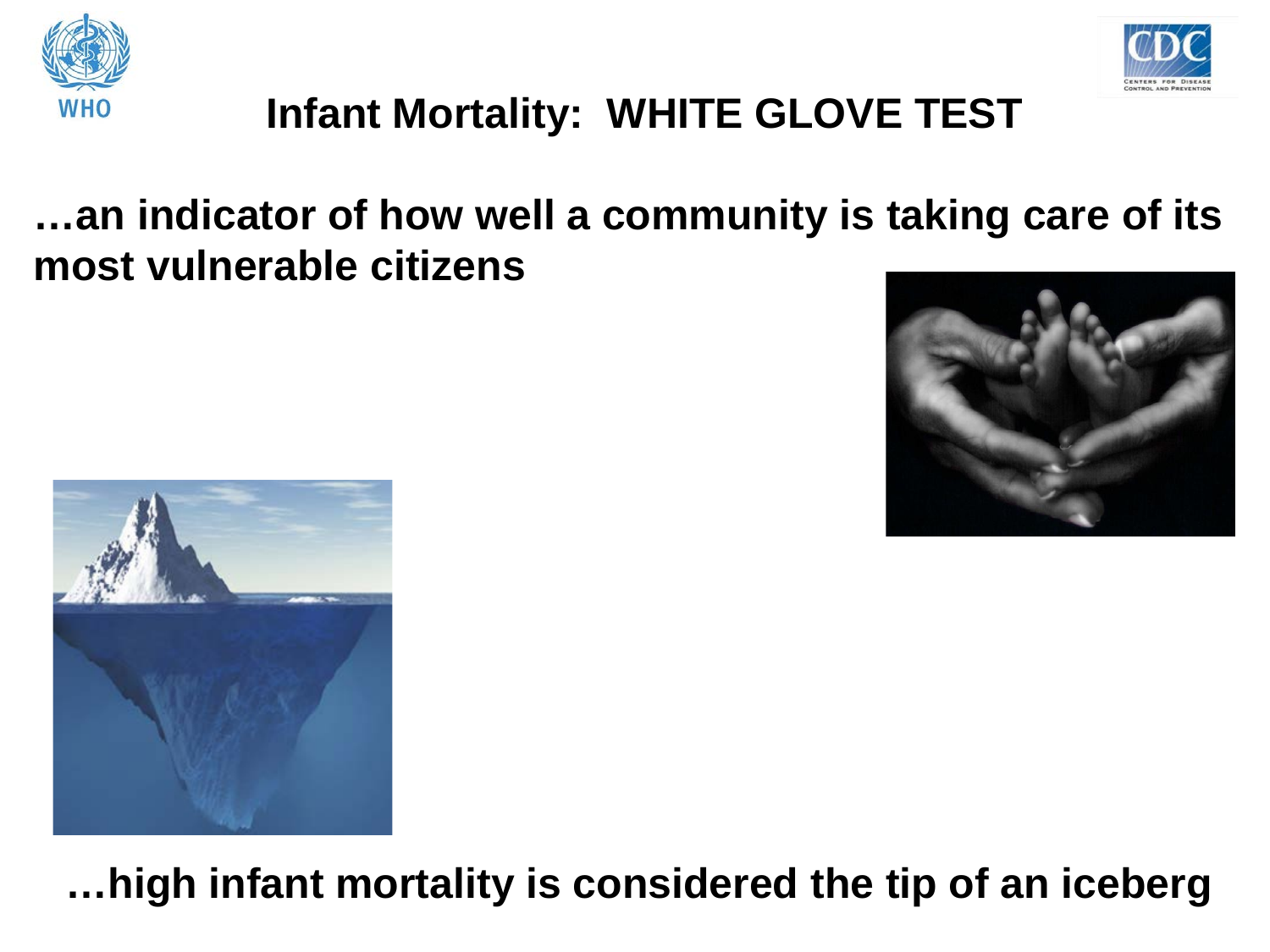

NOTE: infant: Birth through 1<sup>st</sup> birthday . of color: non-white race, including multi-racial (based upon race not ethnicity). -unofficial rates: # deaths per 1,000 births, Kalamazoo County, 2010-2015 (N=121)

Source: Healthy Babies/Healthy Start *Infant Mortality Trend Report*. (2016) Kalamazoo County Health & Community Services Department. Prepared by: Catherine Kothari PhD, WMU Homer Stryker MD School of Medicine, 2016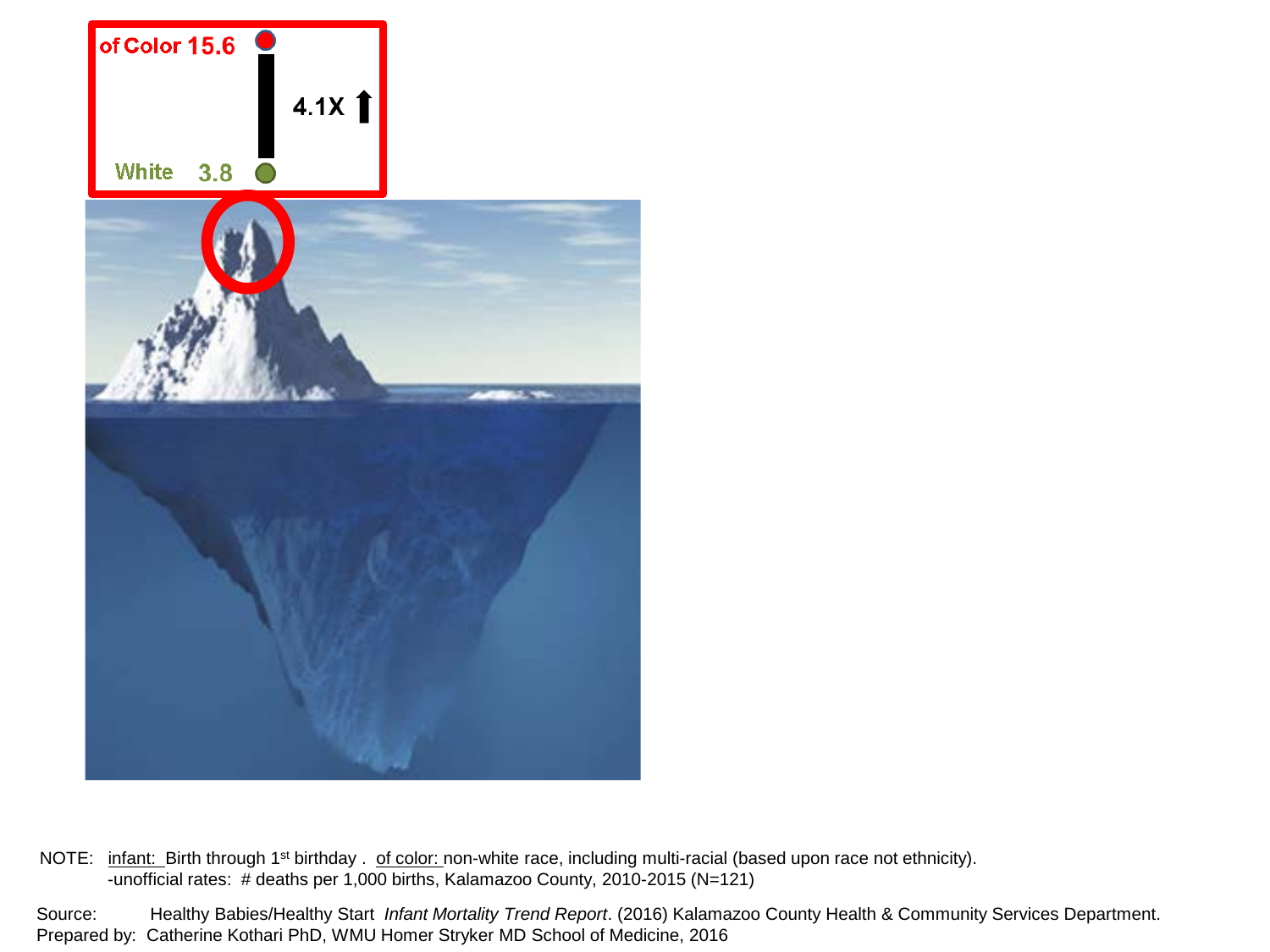

#### **CRADLE KALAMAZOO GOAL: Reduce IMR among babies of color to 6.0 by 2020**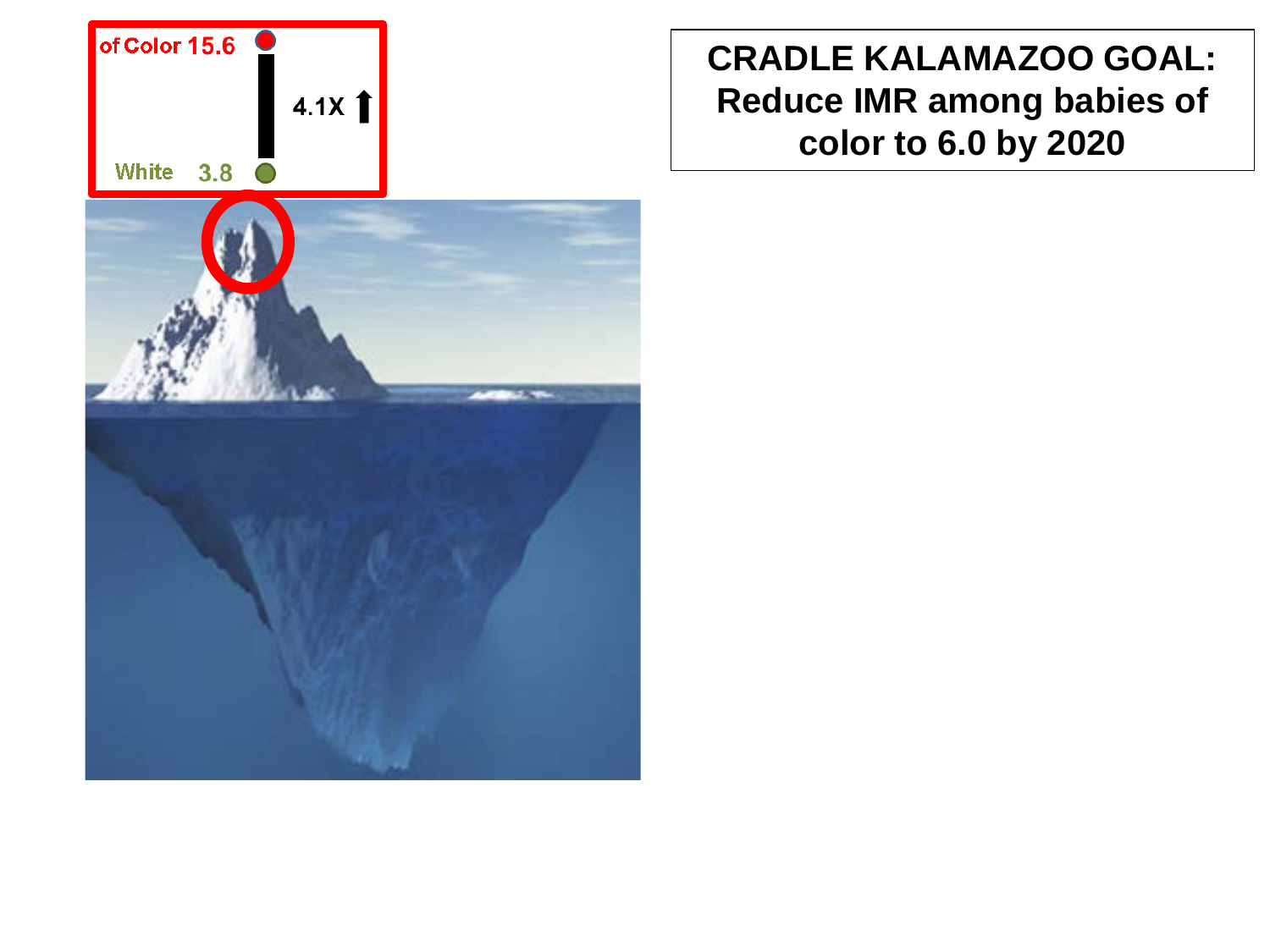

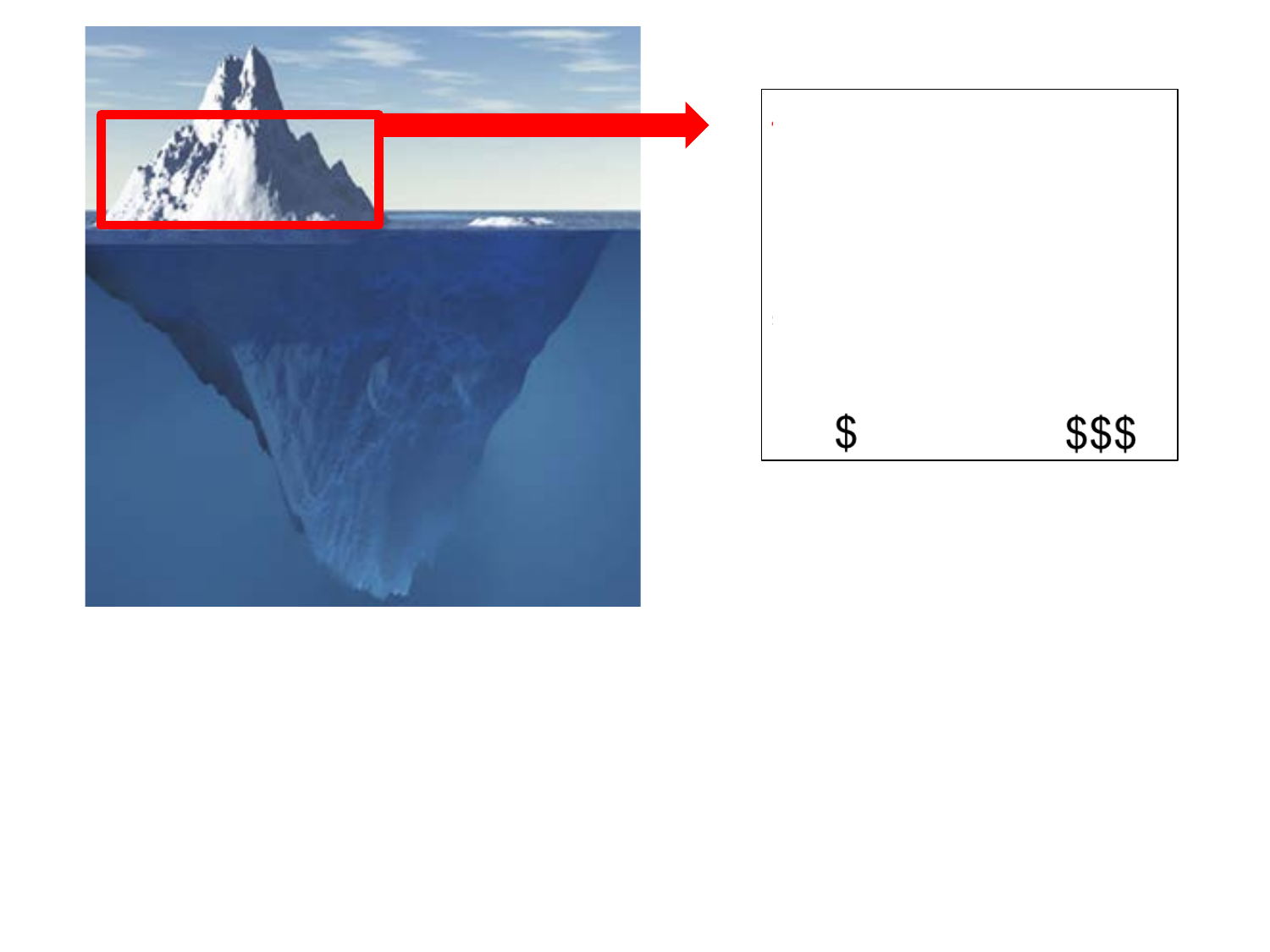

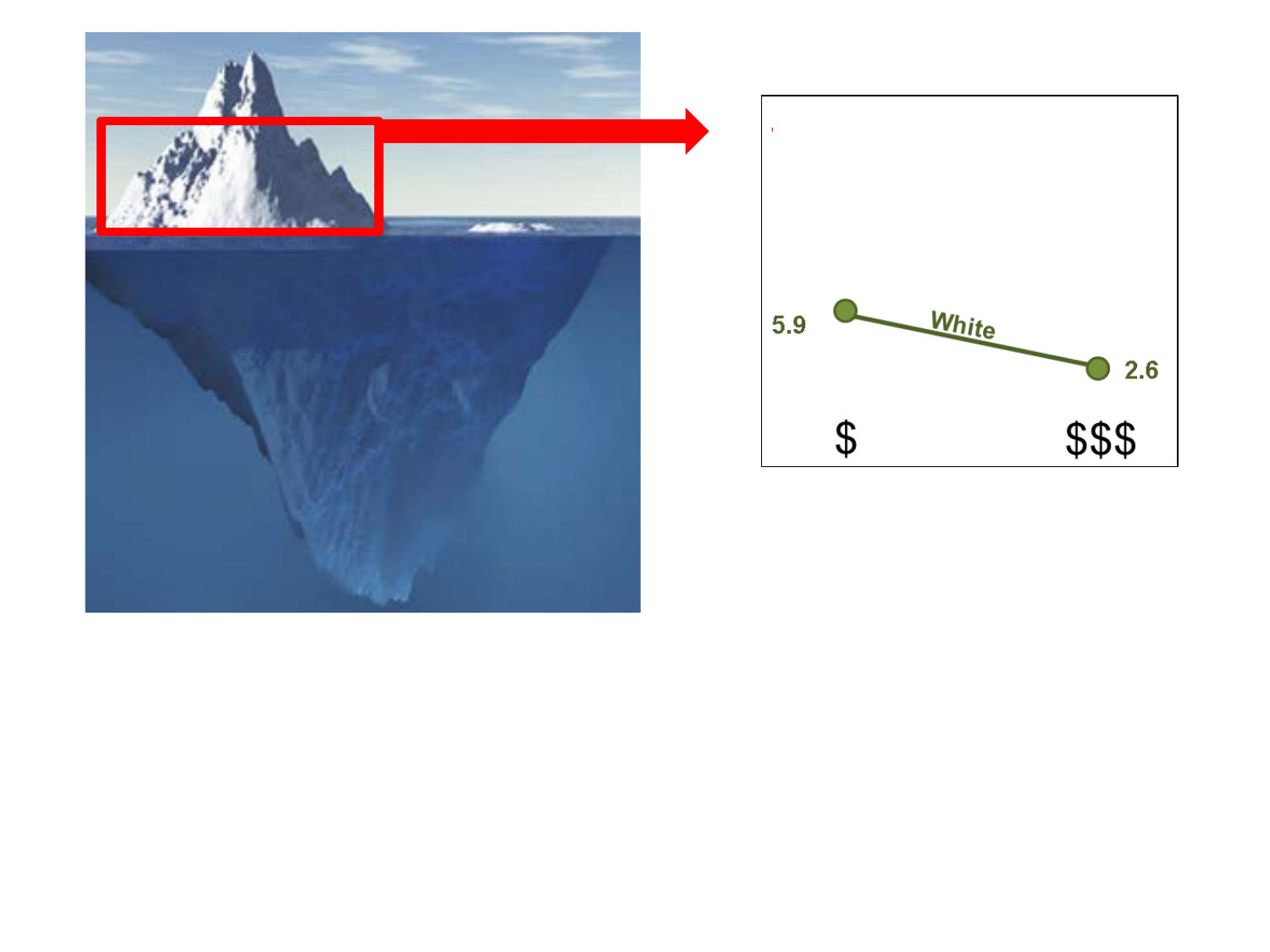

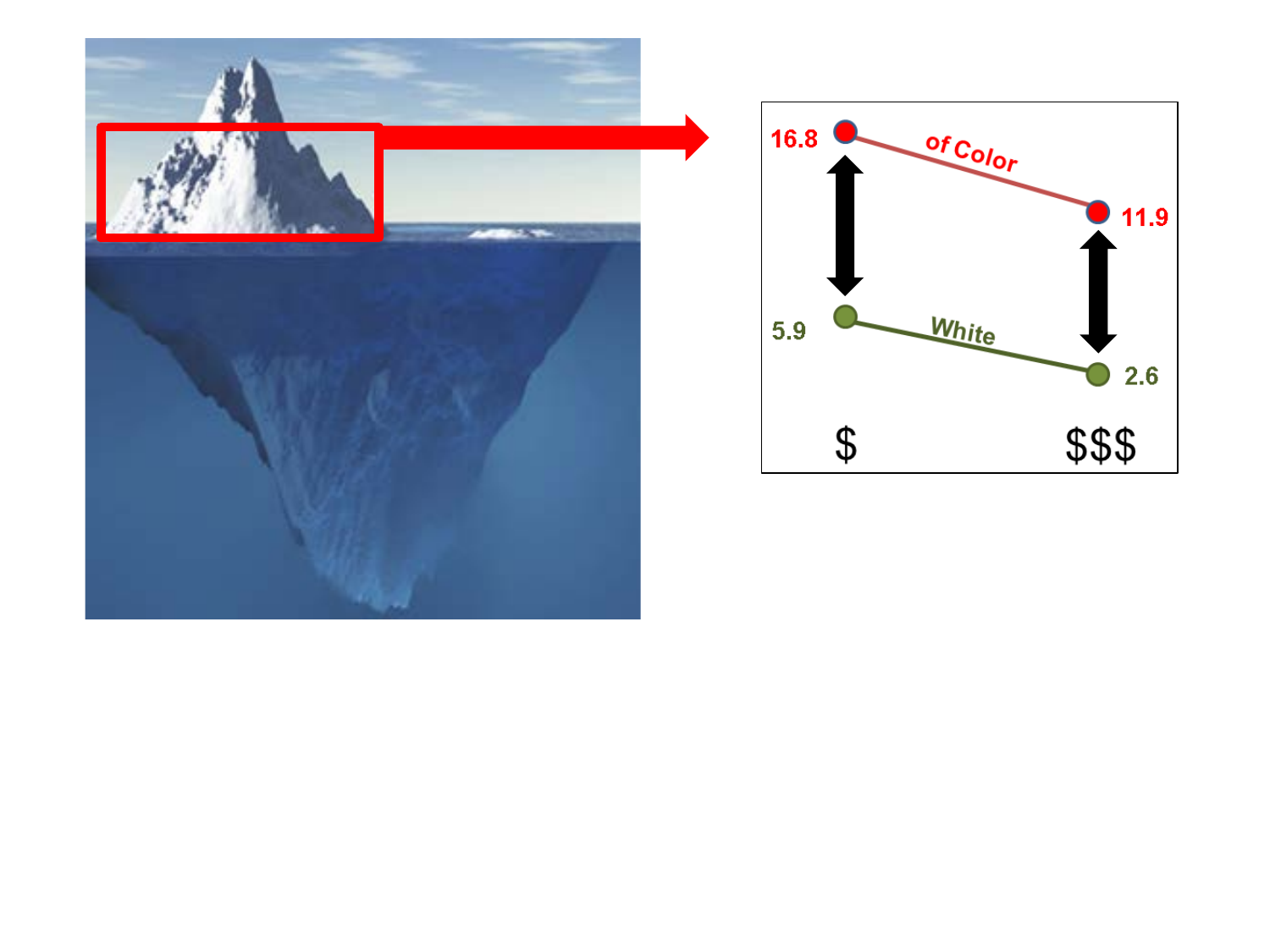

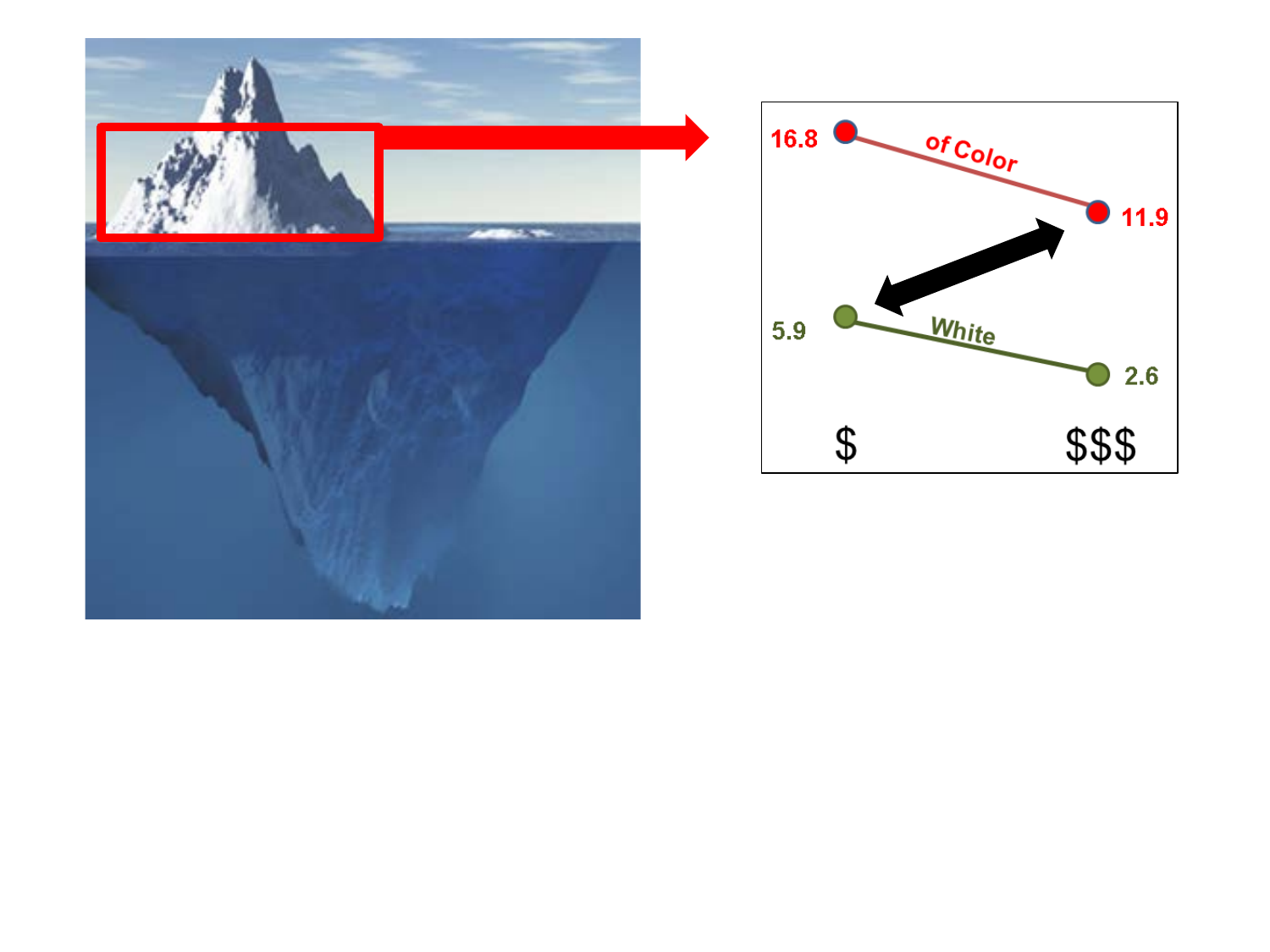

#### Perinatal Health Risk Factors

- Demographics (age, education, marital status)
- Medical (chronic disease, obstetric risk, STI, weight)
- Behavioral (smoking, alcohol)
- Health care (prenatal care access/utilization)

Source: Healthy Babies/Healthy Start *Risk Trajectories by Race & Socioeconomic Status*. (2016) Kalamazoo County Health & Community Services Department. Prepared by: Catherine Kothari PhD, WMU Homer Stryker MD School of Medicine, 2016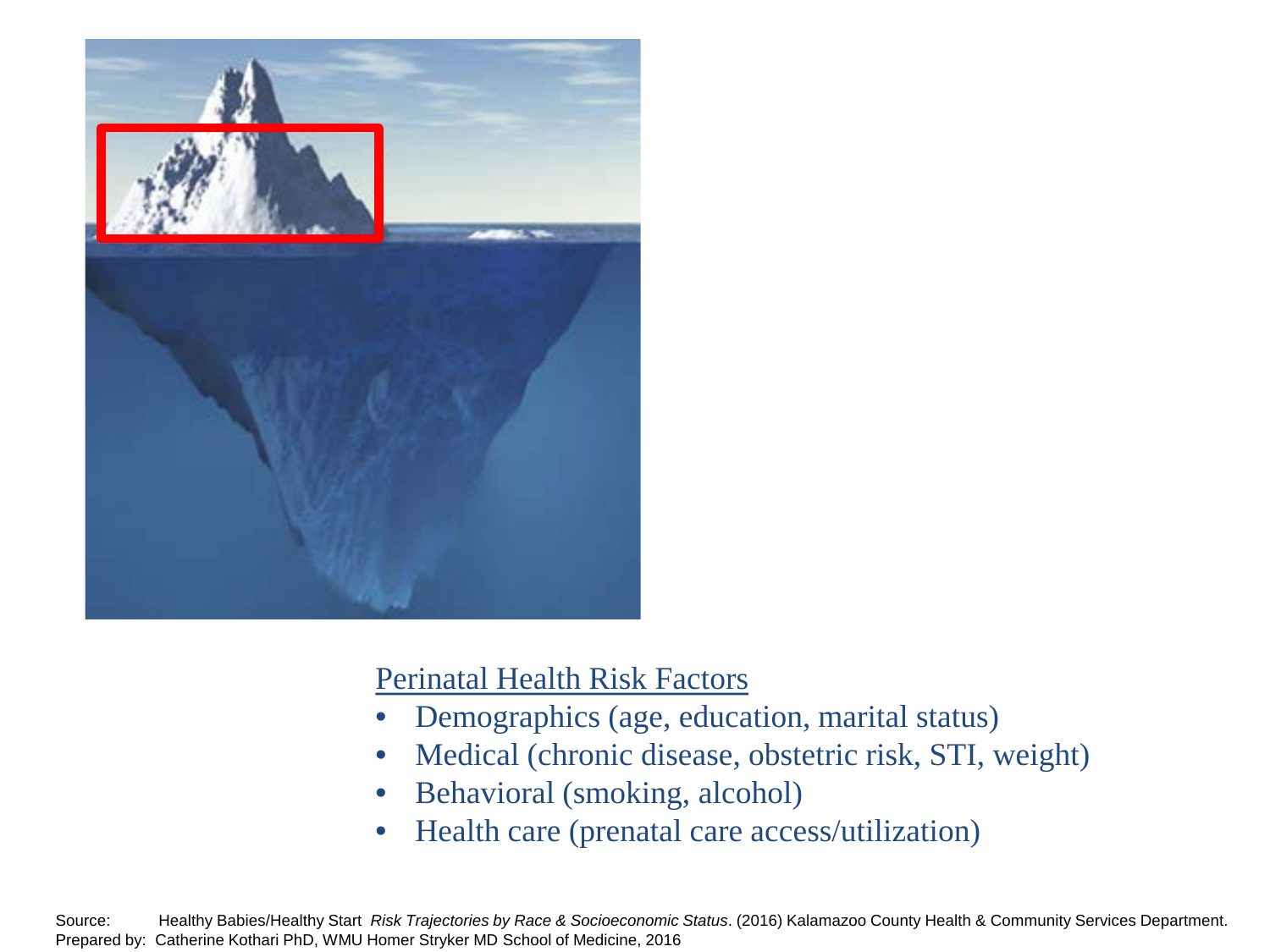

## **Disparity remains…..**



#### Perinatal Health Risk Factors

- Demographics (age, education, marital status)
- Medical (chronic disease, obstetric risk, STI, weight)
- Behavioral (smoking, alcohol)
- Health care (prenatal care access/utilization)

Source: Healthy Babies/Healthy Start *Risk Trajectories by Race & Socioeconomic Status*. (2016) Kalamazoo County Health & Community Services Department. Prepared by: Catherine Kothari PhD, WMU Homer Stryker MD School of Medicine, 2016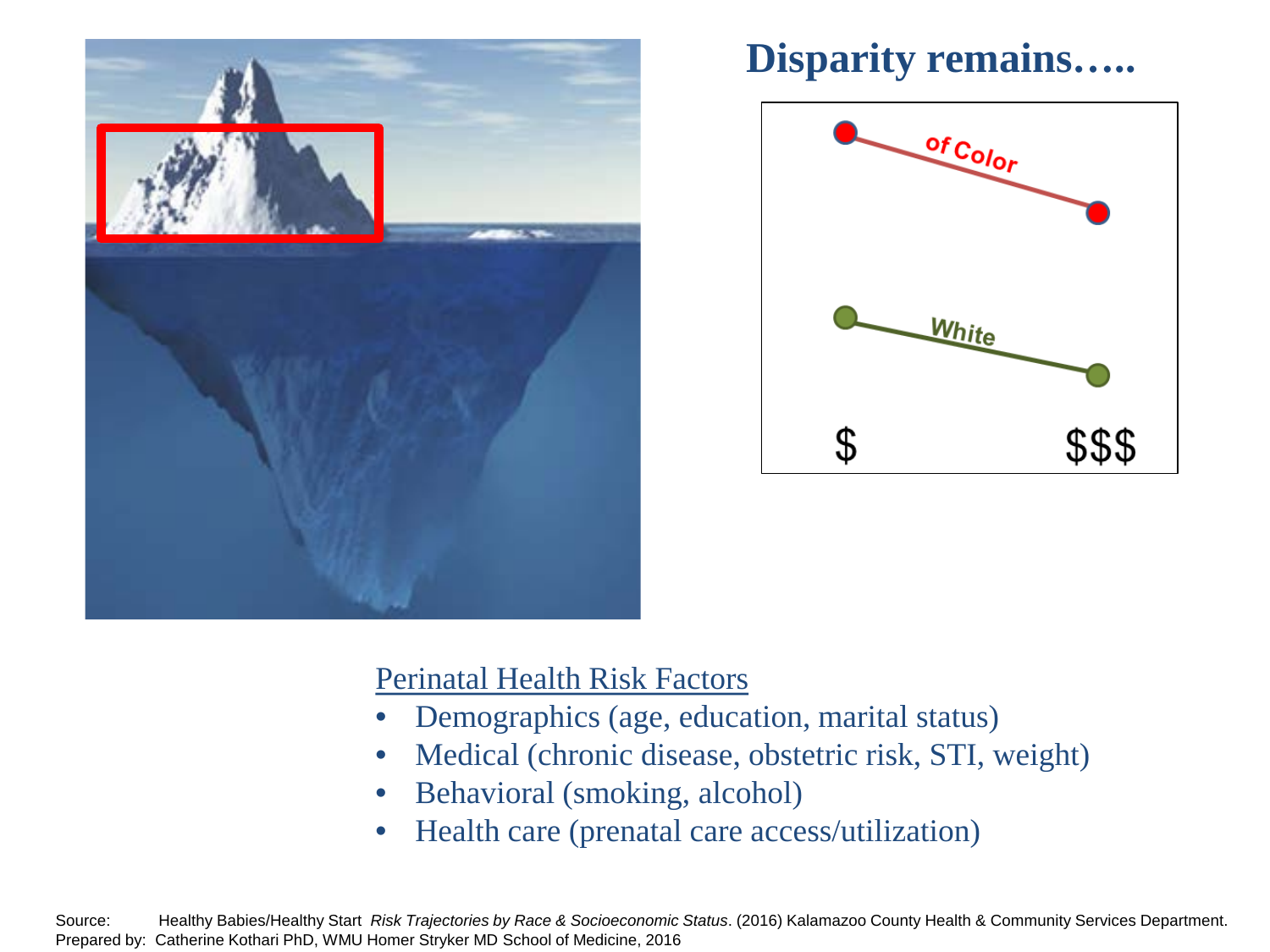

#### Perinatal Health Risk Factors

- Demographics (age, education, marital status)
- Medical (chronic disease, obstetric risk, STI, weight)
- Behavioral (smoking, alcohol)
- Health care (prenatal care access/utilization)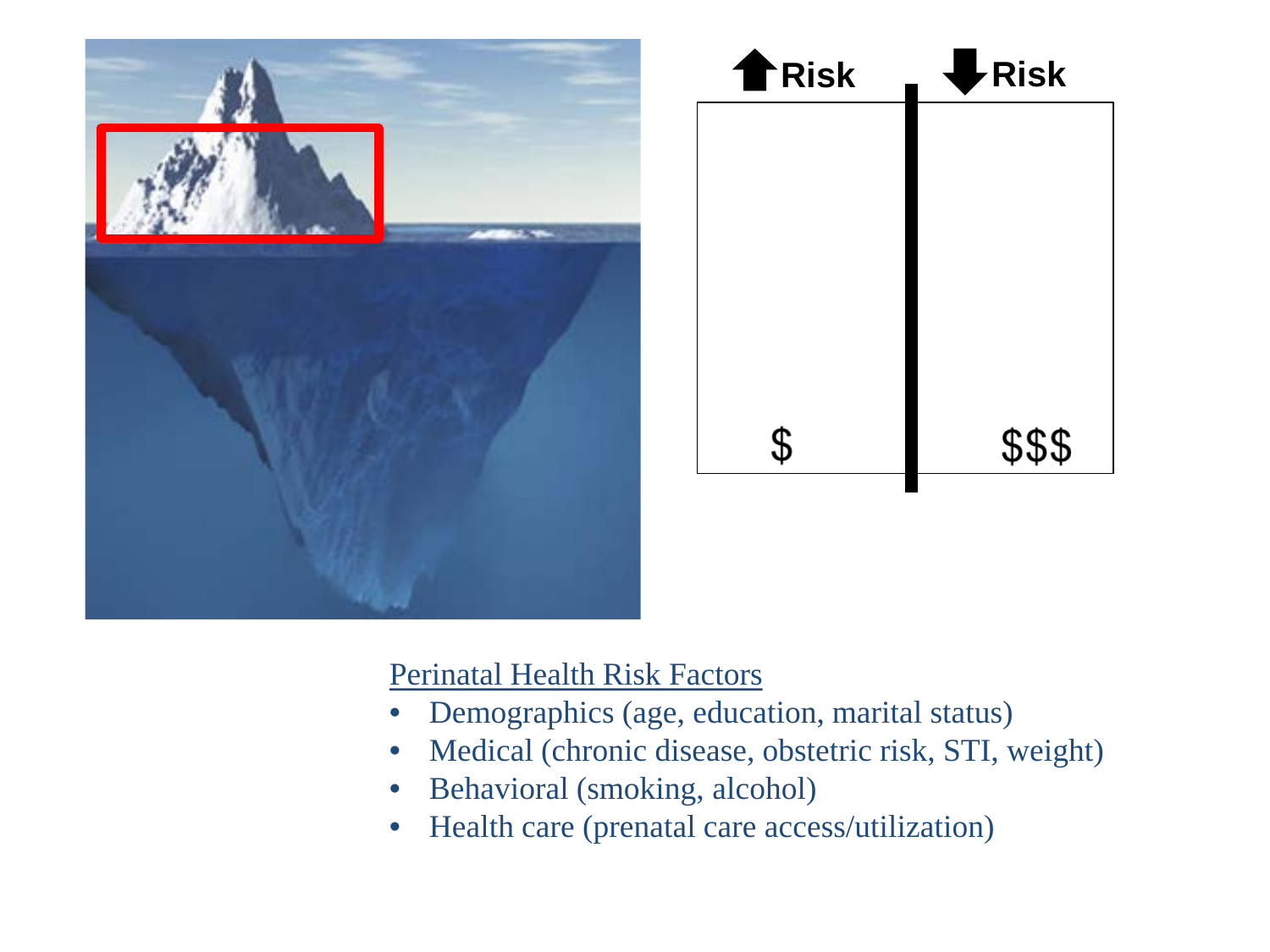

#### Perinatal Health Risk Factors

- Demographics (age, education, marital status)
- Medical (chronic disease, obstetric risk, STI, weight)
- Behavioral (smoking, alcohol)
- Health care (prenatal care access/utilization)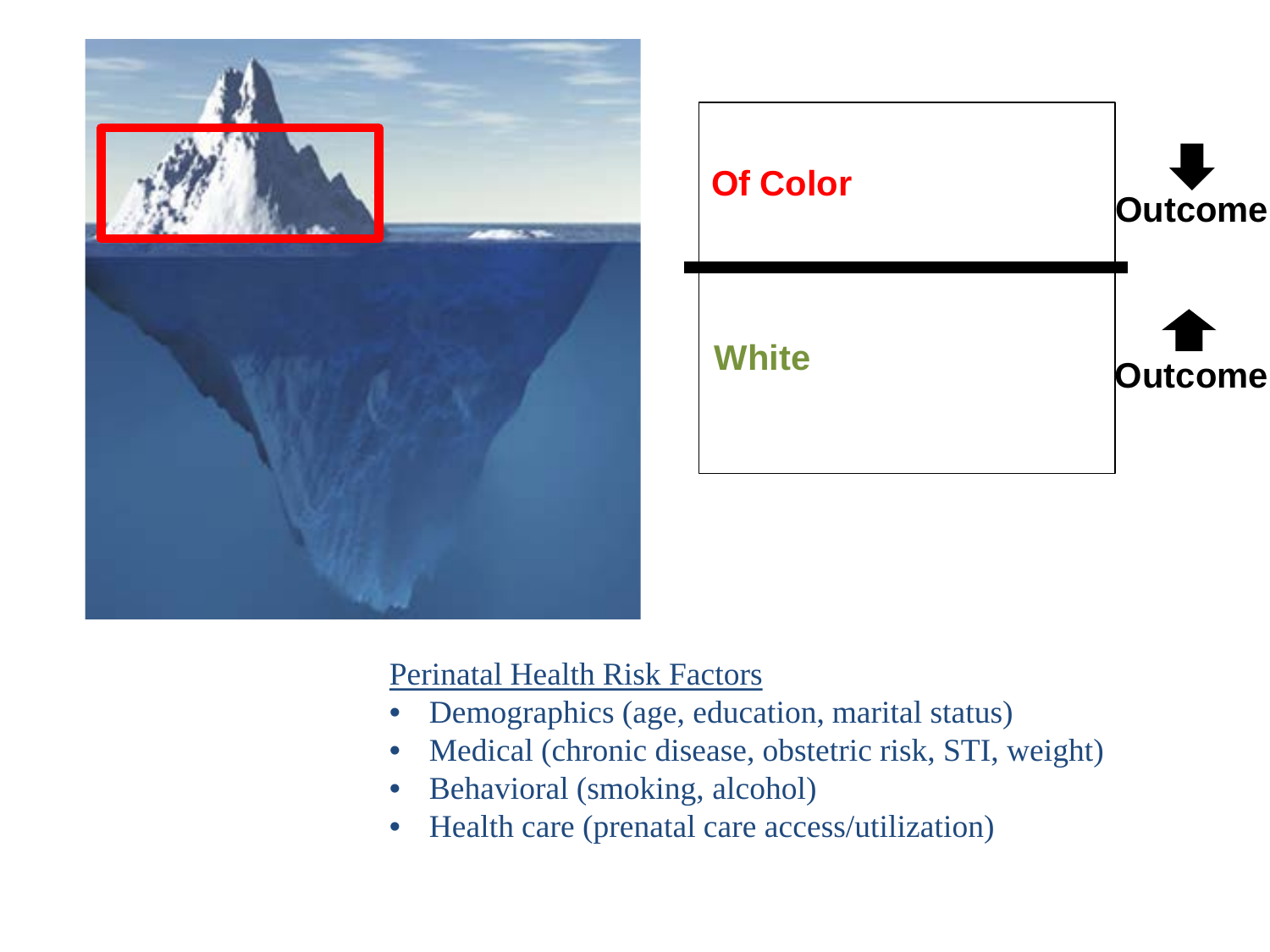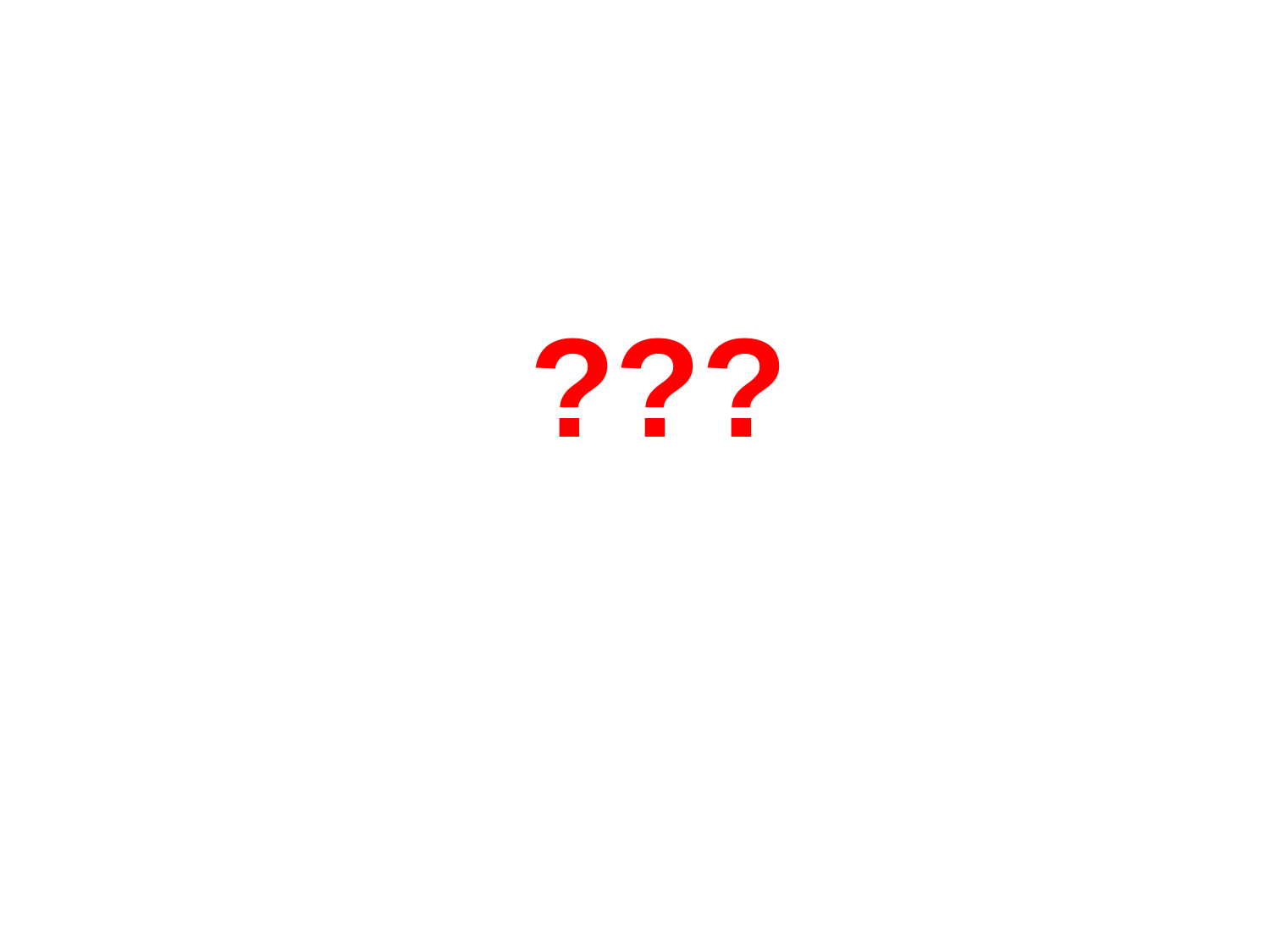

**Systematic, unfair differences -in the way people are treated, -the opportunities they are offered -the resources they have access to**

### **Accumulated disadvantage and stress**

### **Taking a toll on health**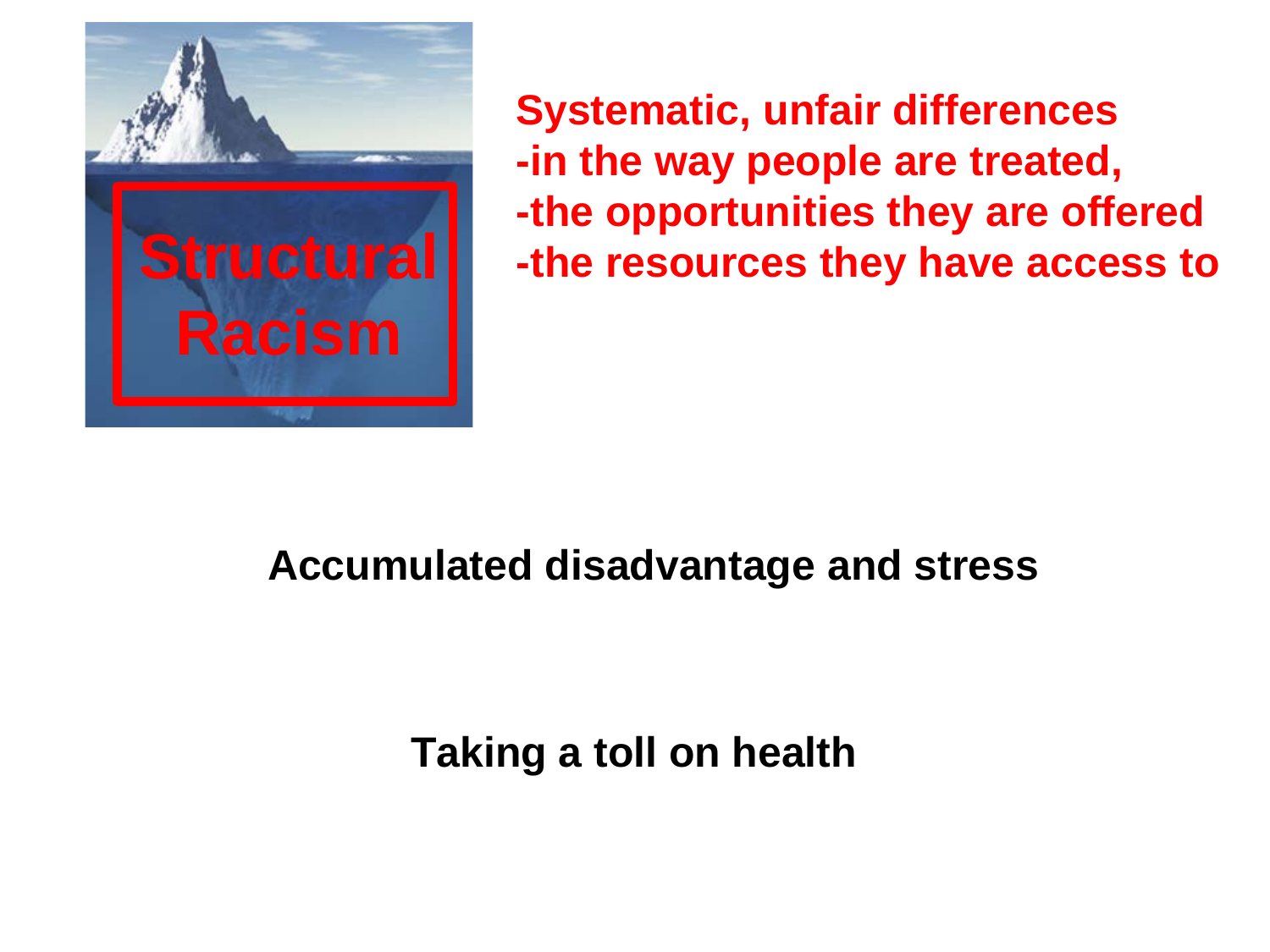## **Communities have turned** this around

## ..... and so can we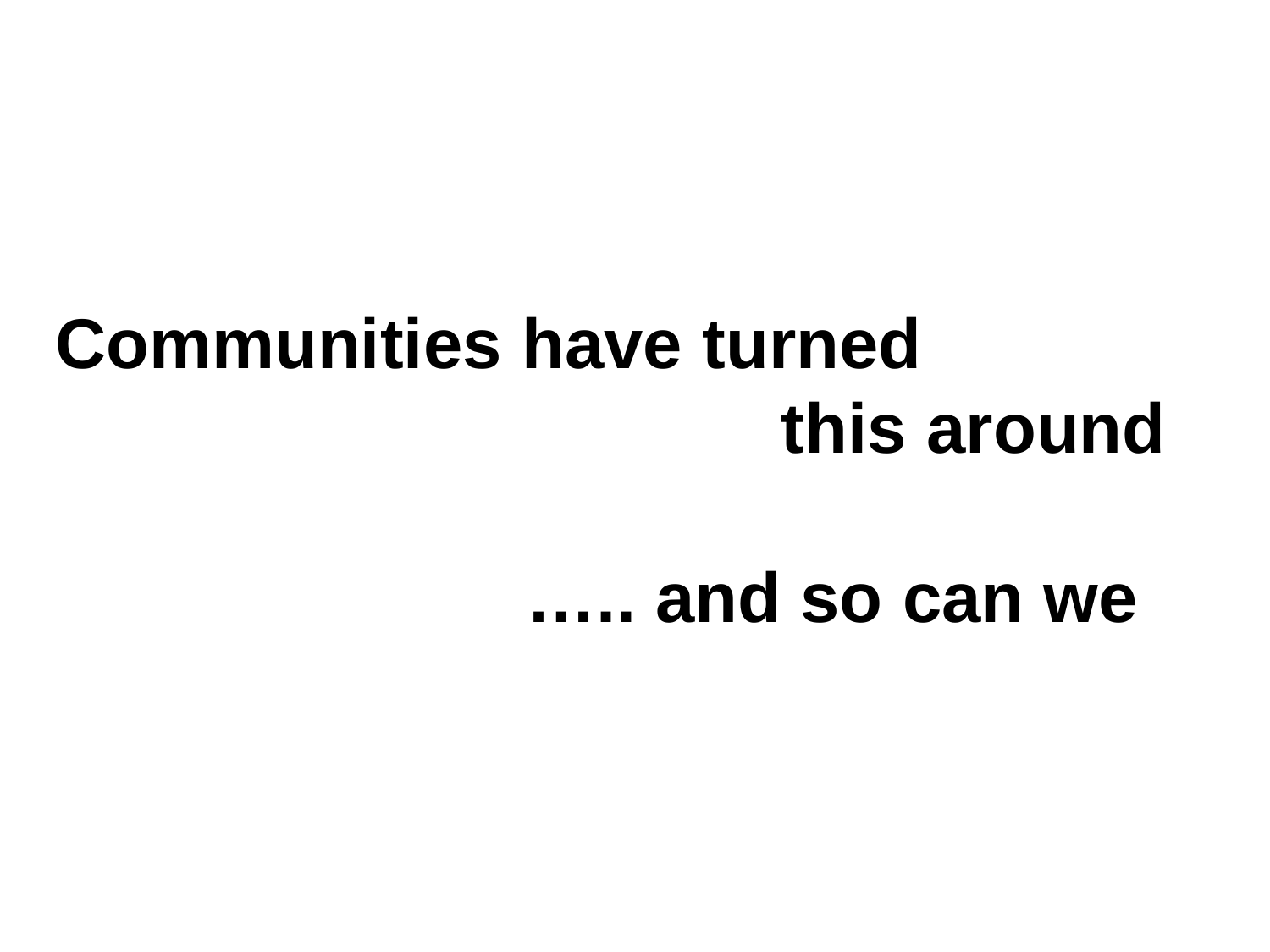

#### **CRADLE KALAMAZOO FOCUS:**

- **1. Families of color**
- **2. Families living in poverty**
- **3. Pregnant women with previous poor birth outcomes**

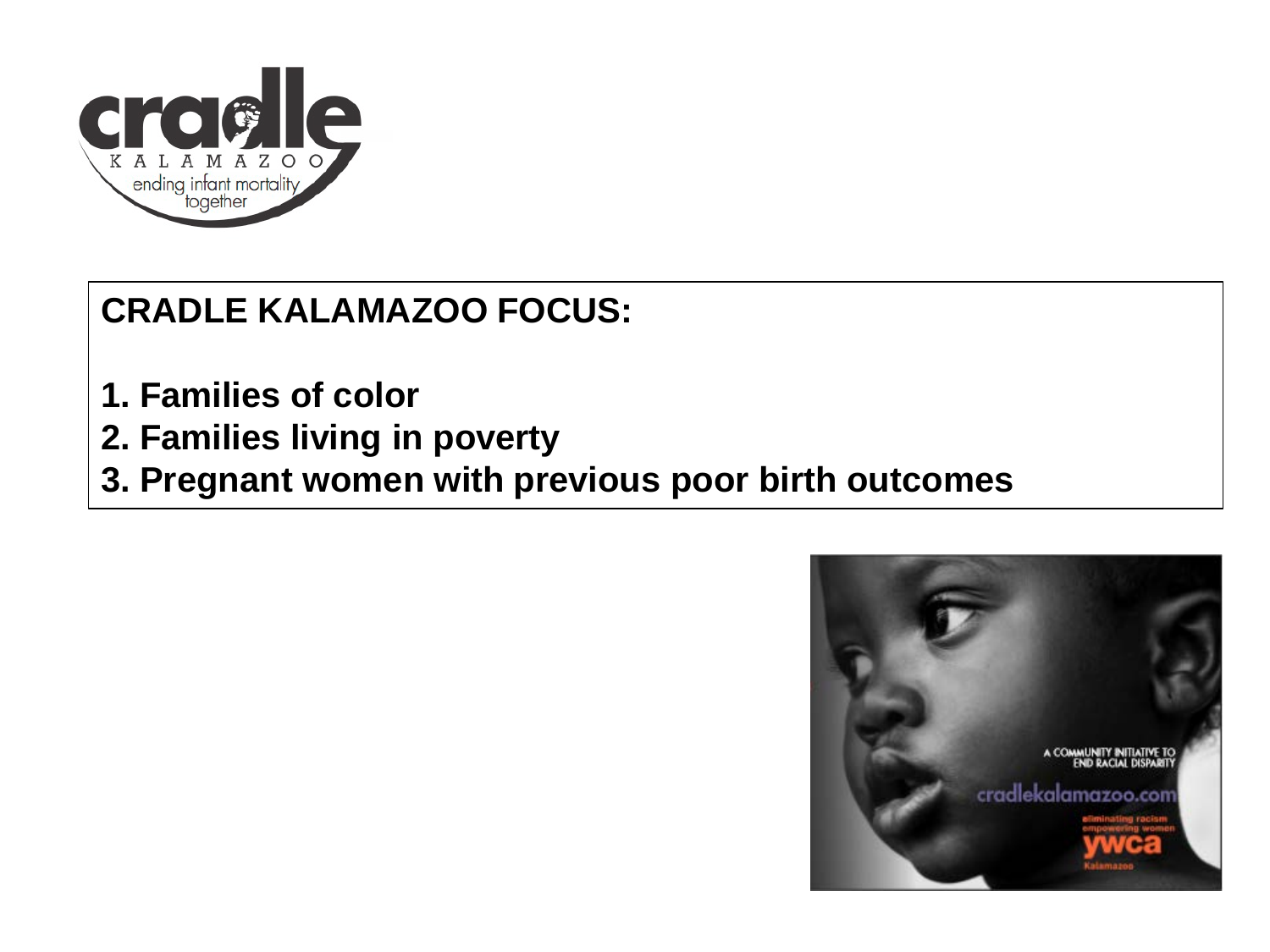#### **Upstream (root cause)….**



#### **…Downstream (most obvious cause)**

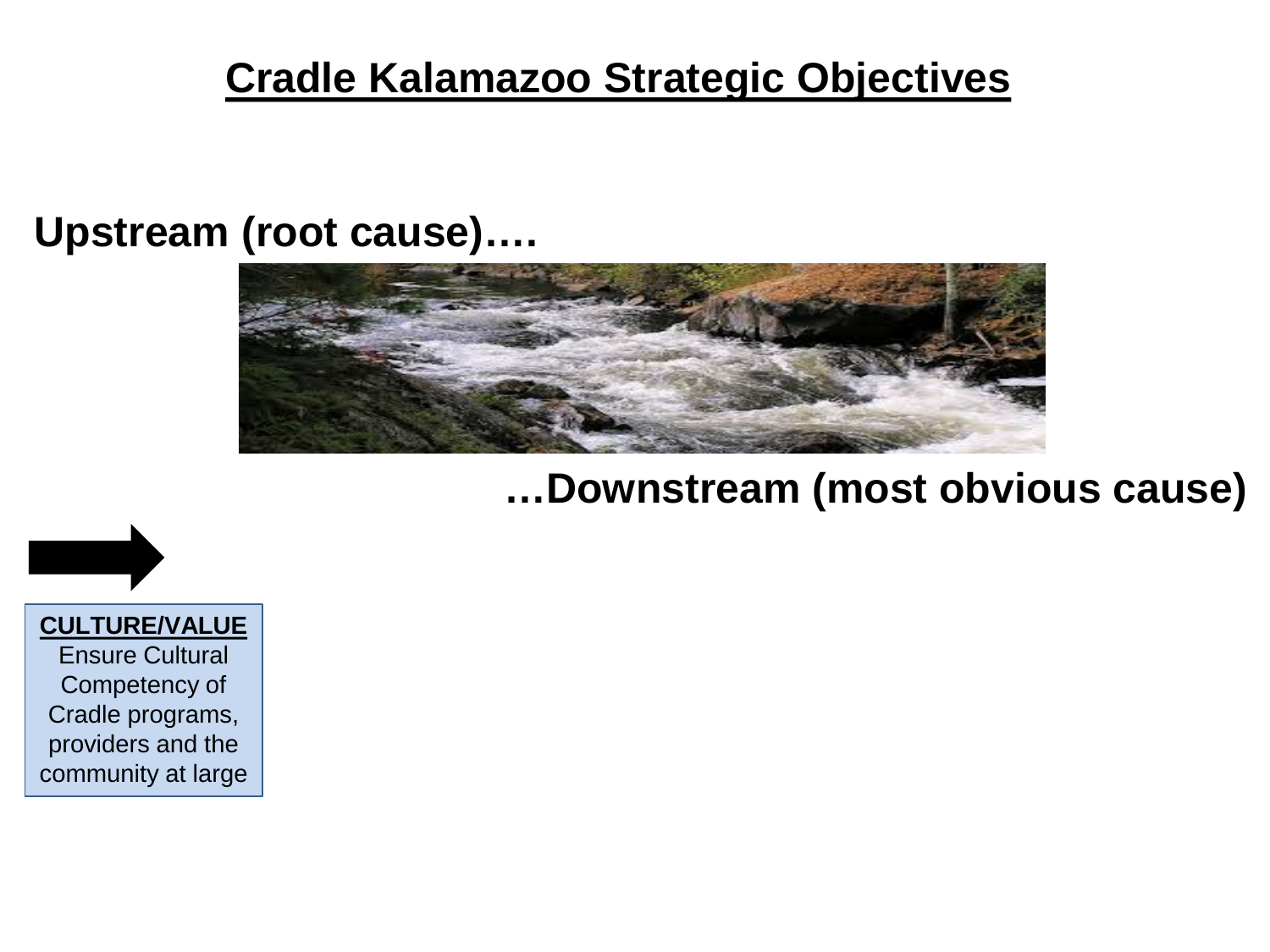# Cultural Competency **Subcommittee**

Jax Lee Gardner Arcus Center for Social Justice Leadership

- •Develop and implement culturally competent policies throughout the Cradle Kalamazoo initiative
- •Develop anti-racism training with an emphasis on health disparities and infant mortality
- •Support and engage the community to champion Cradle Kalamazoo efforts

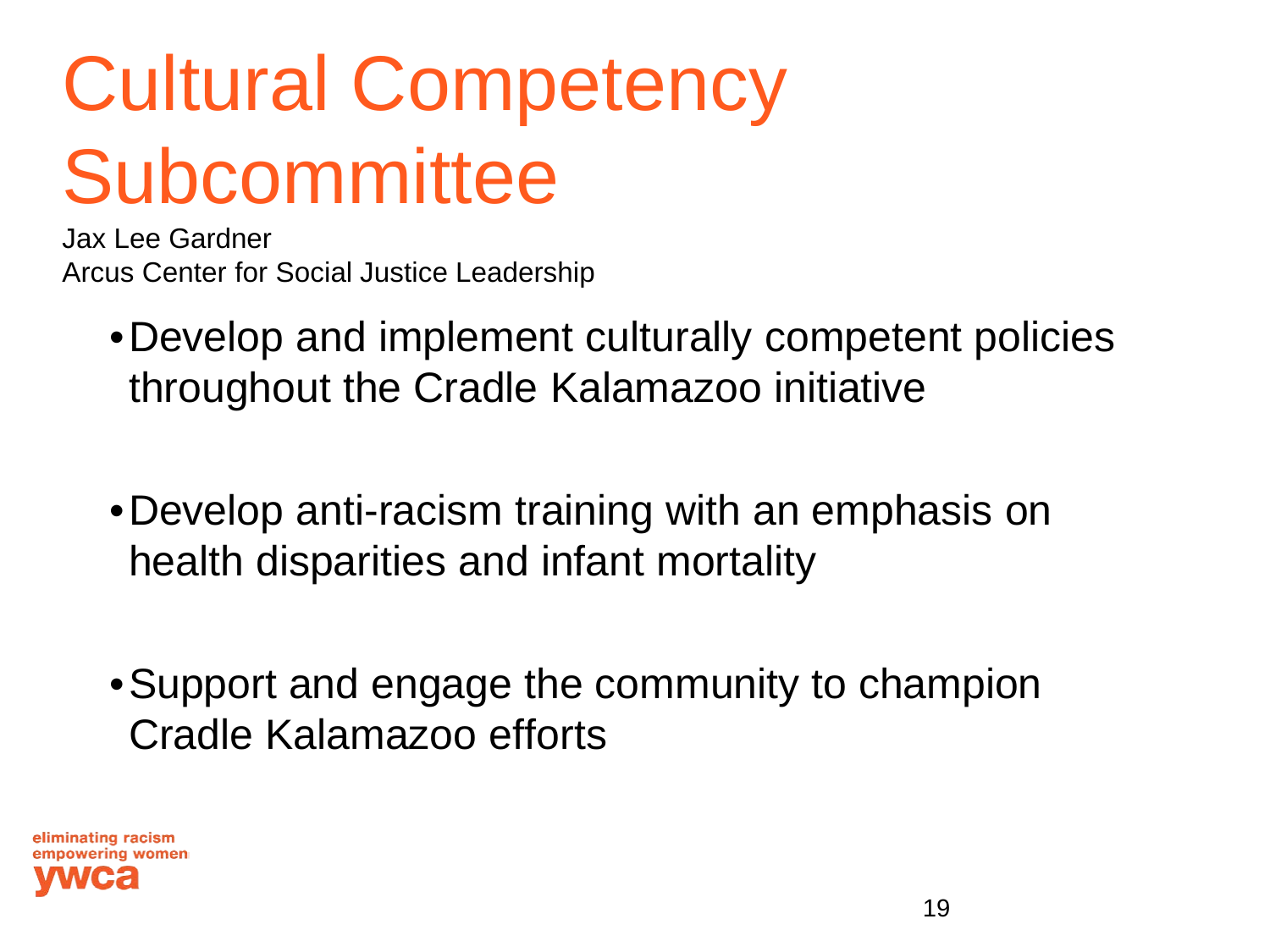## **Upstream (root cause)….**



#### **…Downstream (most obvious cause)**



#### **CULTURE/VALUE**

Ensure Cultural Competency of Cradle programs, providers and the community at large

#### **COORDINATED SERVICES**

Build a perinatal home visitation network to identify, enroll & retain pregnant women & mothers into home visitation programs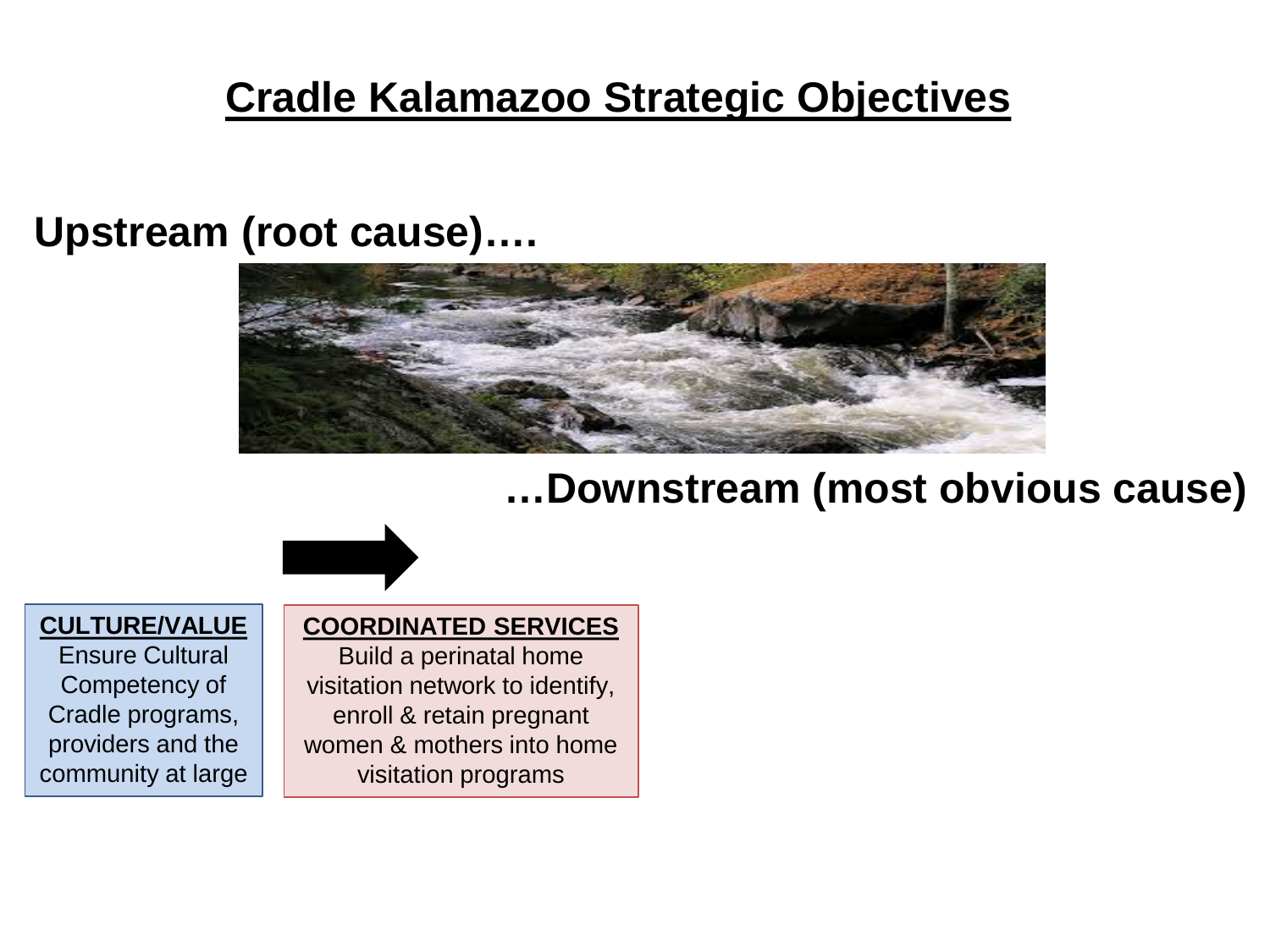# Home Visitation **Subcommittee**

Terra Bautista Healthy Babies Healthy Start

- •Building a Home Visitation Network
	- –Standardized Triage Process (269-224-BABY)
	- –Integrated Care and Case Management
	- –Data Driven Process

eliminating racism empowering women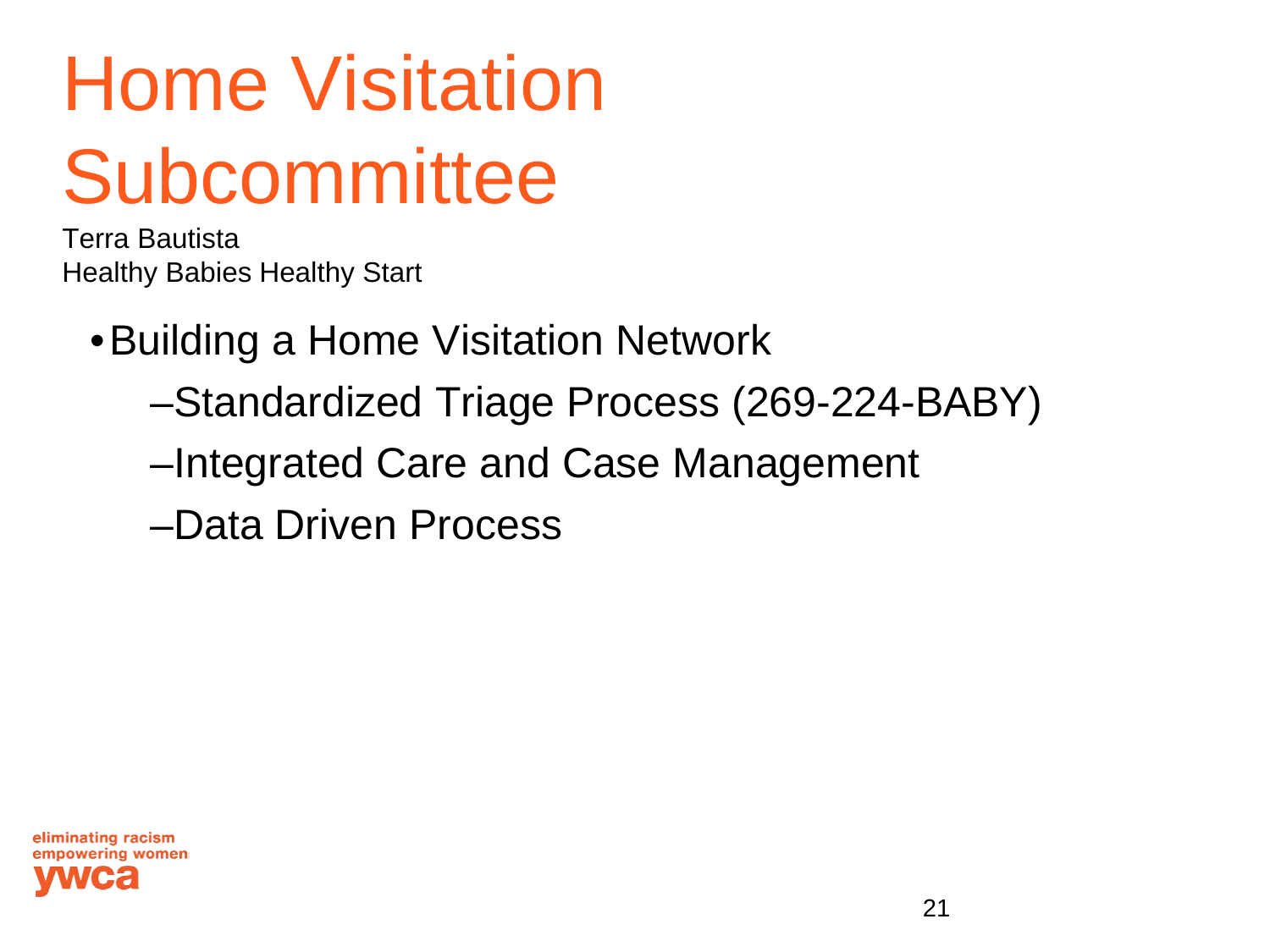## **Upstream (root cause)….**



#### **…Downstream (most obvious cause)**



#### **CULTURE/VALUE**

Ensure Cultural Competency of Cradle programs, providers and the community at large

#### **COORDINATED SERVICES**

Build a perinatal home visitation network to identify, enroll & retain pregnant women & mothers into home visitation programs

#### **PREVENTION**

Promote reproductive health education for the prevention of unintended & rapid repeat pregnancies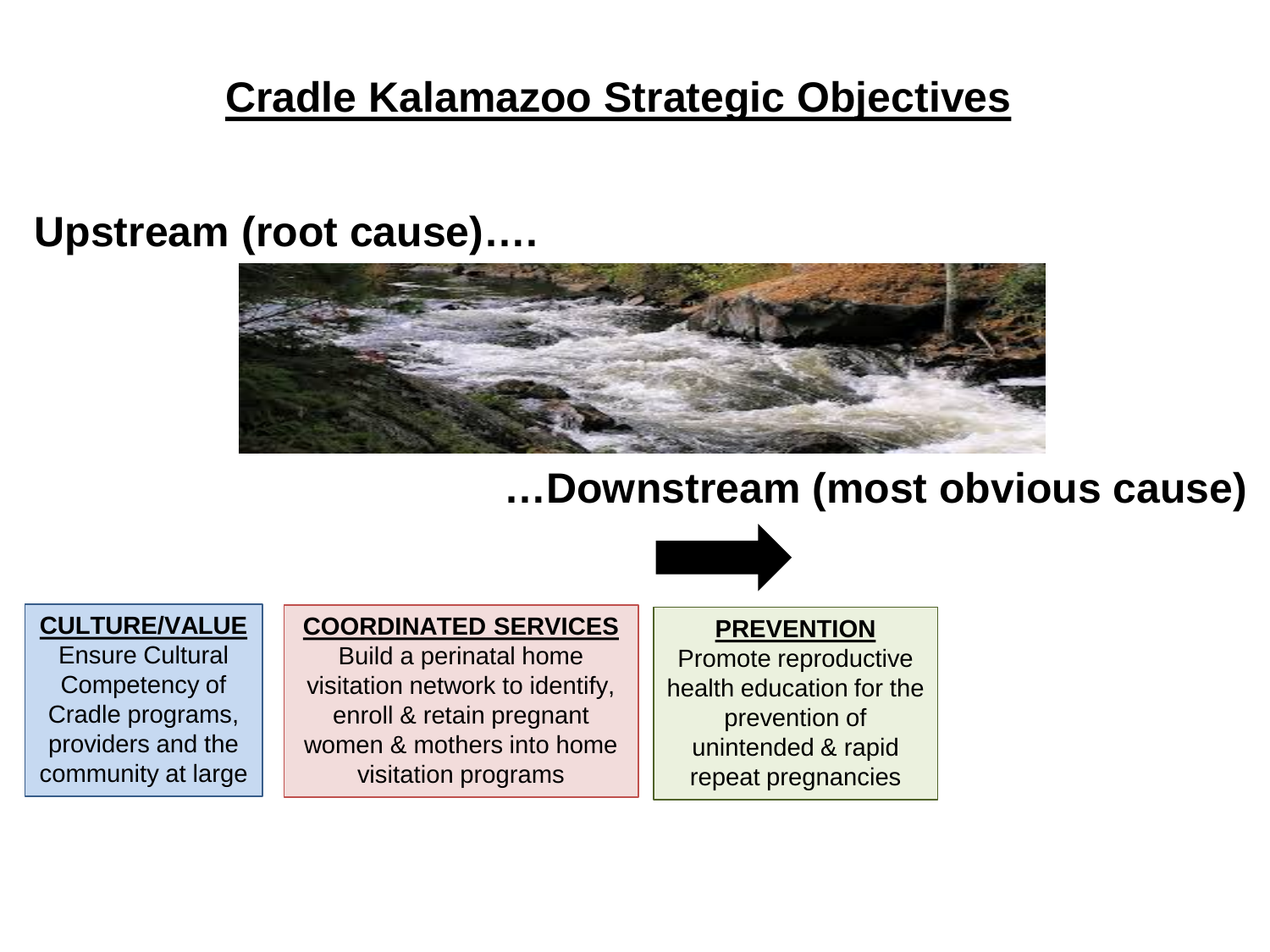# Reproductive Health **Subcommittee**

Jan Werbinski Sex and Gender Women's Health Collaborative

•Designing and implementing reproductive health education trainings and events

eliminating racism empowering women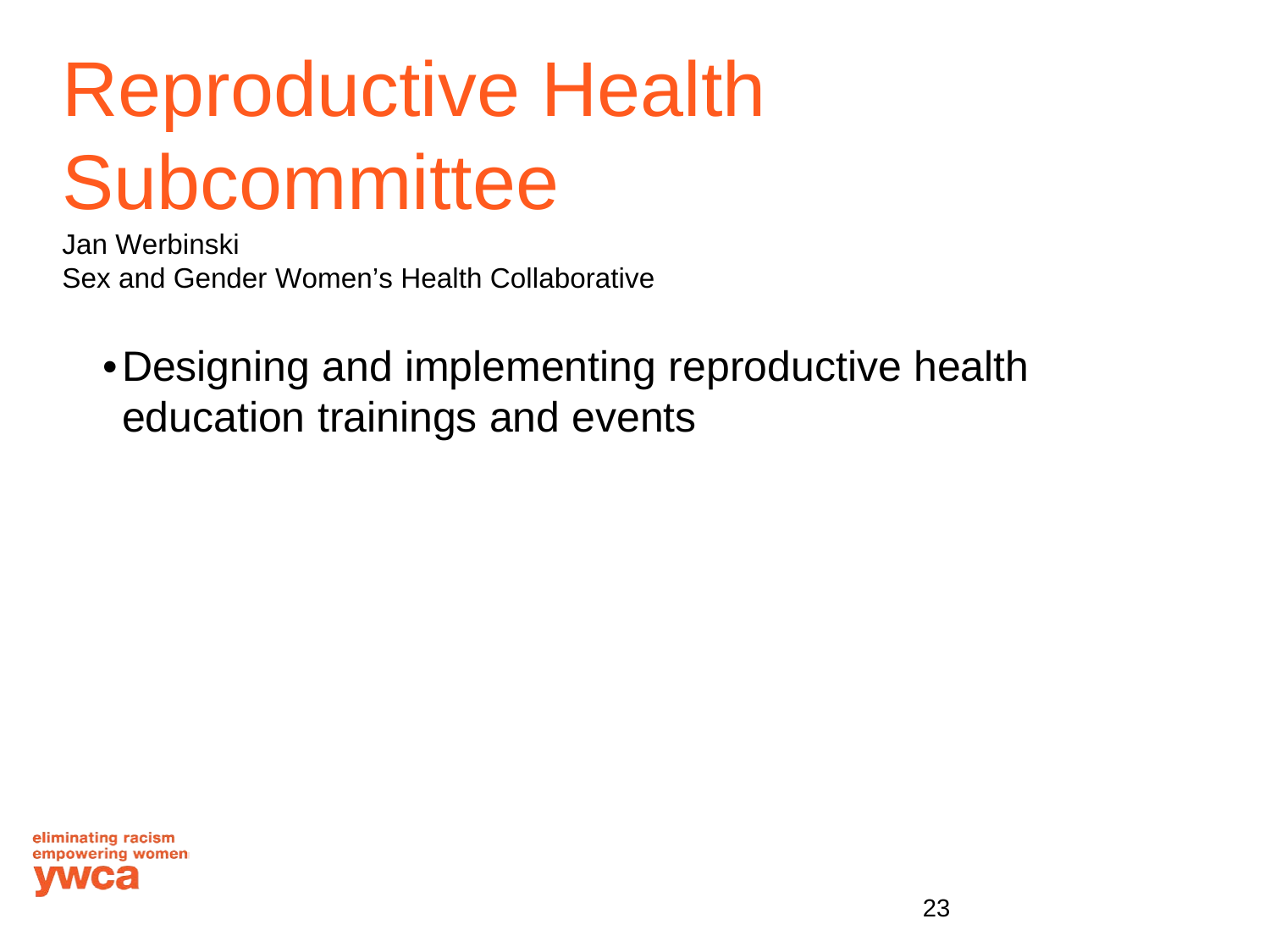### **Upstream (root cause)….**



#### **…Downstream (most obvious cause)**



#### **CULTURE/VALUE**

Ensure Cultural Competency of Cradle programs, providers and the community at large

#### **COORDINATED SERVICES**

Build a perinatal home visitation network to identify, enroll & retain pregnant women & mothers into home visitation programs

#### **PREVENTION**

Promote reproductive health education for the prevention of unintended & rapid repeat pregnancies